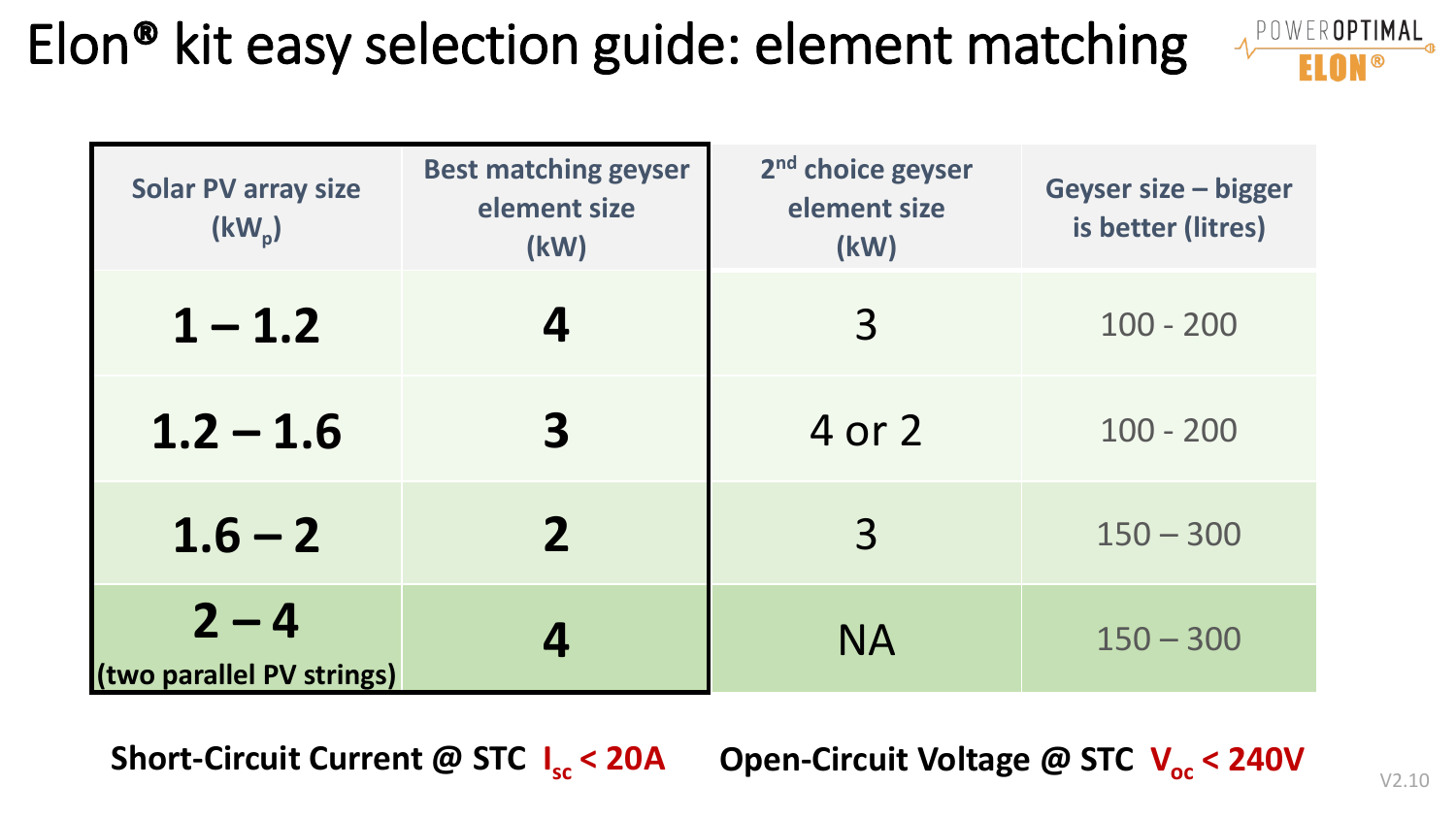## Elon® kit easy selection guide: how much hot water?

| <b>Solar PV array size</b><br>$(kW_p)$   | Showers per day* | 50%+ of daily hot water use<br>provided for how many<br>people? | How many people off-<br>grid for hot water? | <b>Typical number of</b><br>solar PV modules |
|------------------------------------------|------------------|-----------------------------------------------------------------|---------------------------------------------|----------------------------------------------|
| $1 - 1.2$                                | 666              |                                                                 |                                             | 2 - 3 modules                                |
| $1.2 - 1.6$                              | 0.000            | i r                                                             | $\bullet$ and                               | 3 - 4 modules                                |
| $1.5 - 2$                                | 66666            | <b>DO</b>                                                       |                                             | 4 - 5 modules                                |
| $2.4 - 3.2$<br>(two parallel PV strings) |                  |                                                                 |                                             | 6 - 8 modules                                |
| $3 - 4$<br>(two parallel PV strings)     |                  |                                                                 |                                             | 8 - 10 modules                               |

POWER**OPTIMAL** 

\* 6-minute showers at 40 ºC with 8 litre/min (low-flow) showerheads